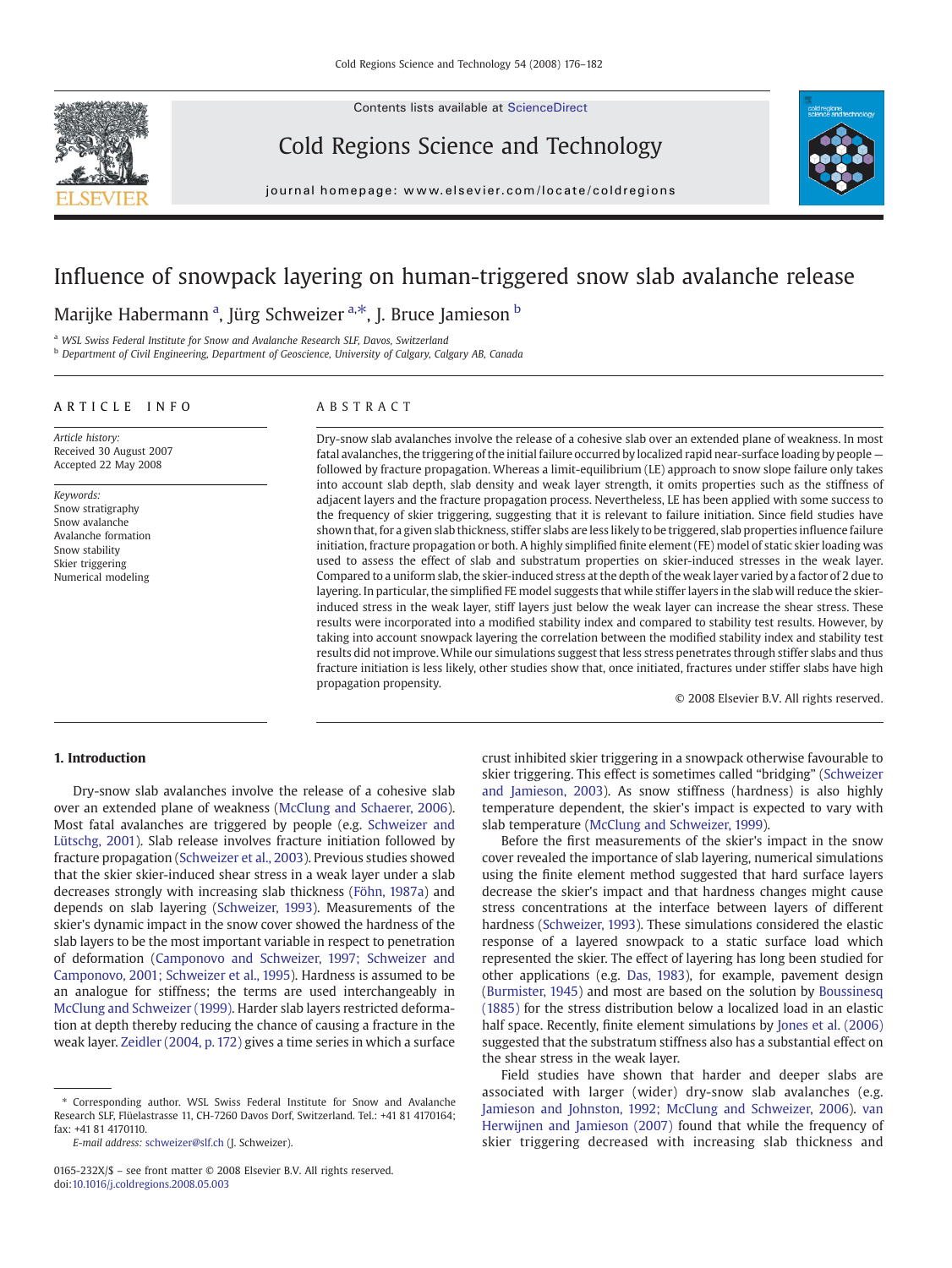

Fig. 1. Geometry of finite element model (not to scale). The model is 10 m long. In the standard geometry, the thicknesses of slab, weak layer and substratum are 0.36 m, 0.005 m and 1 m, respectively.

hardness, the size and width of skier-triggered avalanches increased with increasing slab thickness and hardness. These findings suggest that fracture propagation is favoured by hard and deep slabs. Hence, the slab properties not only influence the transmission of deformation to the weak layer (and hence are relevant to failure initiation) but are also important for fracture propagation. For a given geometry, the energy that is available for crack propagation depends mainly on the material properties of the overlying slab (and potentially on the weak layer collapse height) ([Sigrist and Schweizer, 2007; Heierli and Zaiser,](#page-6-0) [2008](#page-6-0)).

The skier stability index which has been refined by [Jamieson and](#page-6-0) [Johnston \(1998\)](#page-6-0) is a limit-equilibrium (LE) approach to snow slope failure. Although it includes the snowpack properties: weak layer strength, slab depth and slab density, it excludes the stiffness of layers above and below the weak layer. As an indicator of failure initiation (but not fracture propagation), it has been applied with some success to the frequency of skier triggering ([Föhn, 1987a; Jamieson and Johnston,](#page-6-0) [1998\)](#page-6-0). The skier stability index has also been implemented in snow cover modeling to predict stability [\(Giraud and Navarre, 1995; Lehning](#page-6-0) [et al., 2004](#page-6-0)). Structural instability indicators such as threshold sums (e.g. [McCammon and Schweizer, 2002; Schweizer and Jamieson, 2007](#page-6-0)) have recently been combined with the skier stability index to locate potential weaknesses in simulated snow stratigraphy ([Schweizer et al., 2006](#page-6-0)).

The aim of the present study was to clarify the influence of snowpack layering on the skier-induced shear stress (or deformation) in the weak layer for typical slab and substratum properties, and further incorporate the effect of layering into the skier stability index. Since the skier's impact is highly dynamic and destructive, and the response of the snowpack is non-linear, we initially explored the approach by [Haehnel and Shoop \(2004\).](#page-6-0) However, a dynamic model would have involved poorly confined dynamic response parameters. Also, we could verify a static linear elastic model for a homogeneous snowpack with an analytical solution, something not feasible for a dynamic finite element model. Further, we wanted to assess a much greater variety of layer properties than [Jones et al. \(2006\)](#page-6-0) did in their static linear elastic model.

The dynamic loading by a skier involves compaction of the surface layers due to ski penetration leading to energy dissipation. However, in eighteen field measurements by [Camponovo and Schweizer \(1997\),](#page-5-0) the dynamic stress caused by a skier pushing down on the skis was close to the static analytical solution — provided that the measurement was at least 10 cm below the skis and that ski penetration was taken into account. These measurements were made with a variety of unreported layer properties, which was another reason for this study of the effect of stratigraphy on skier-induced stress.

# 2. Methods

We used a two-dimensional finite element model of a layered snowpack with slope angle  $\psi$ =38° [\(Jones et al., 2006\)](#page-6-0). Plane strain conditions were assumed. Except for the skier loading, the top surface was stress-free. No displacement was allowed between snowpack and ground. Also, no relative displacement between adjacent snow layers was allowed. The side boundaries were fixed. Snow within a particular layer was homogeneous and isotropic. A linear elastic behaviour was assumed to model the skier's response which seems justified given the rapid loading rate.

The skier was modeled by applying a strip load 0.2 m wide giving a surface stress of 3.9 kPa oriented across the slope on the otherwise stress-free snow surface. Although ski penetration is clearly a factor for the stress penetration into the snowpack, we consider only the snow below the skis as the effective slab depth for the FE model and the analytical model. (Static stress due to the snow above the skis can be added.) We calculated the static shear stress below the skis,  $\Delta \tau$ . which is the static analogue to the dynamic stress to which snow is very sensitive.

# 2.1. Model geometry

The 10-m long model geometry included the slab (0.36 m thick in the standard model) consisting of three layers, the weak layer (0.005 m thick in the standard model), and the substratum (1 m thick in all models) (Fig. 1). The layer thicknesses were chosen to represent a typical mid-winter snowpack with a typical slab thickness. The slope perpendicular slab thickness of 0.36 m corresponds to a fracture depth (measured vertically) of about 0.46 m which was found to be the median fracture depth of skier-triggered avalanches [\(Schweizer and Jamieson, 2001](#page-6-0)). The slab and weak layer thickness were varied from their values for the standard model (see results below) to check whether the results would depend on the chosen model geometry or can be considered as sufficiently generic.

The model domain was divided into two-dimensional, fournodded quadrilateral plane strain elements. To save computing time but still get accurate results in the area of the skier loading, the mesh got finer from the ground toward the weak layer and from the upslope and down-slope ends toward the middle where the load was concentrated. The refined mesh consisted of 120,000 elements. The ANSYS workbench was used to calculate the nodal forces, and stress and strain within each element.

#### 2.2. Material properties

Table 1 summarizes the material property values (Young's modulus E, Poisson's ratio  $\nu$  and density  $\rho$ ). Three sets of material properties (soft, medium and hard) corresponding to three layers of varying stiffness (or hardness) were chosen based on data compiled from [Mellor \(1975\)](#page-6-0) and [Shapiro et al. \(1997\)](#page-6-0) and previous work by [Wilson et al. \(1999\).](#page-6-0) A fourth set of material properties described the weak layer. Corresponding to the layer densities, hand hardness indices of Fist (F), Four fingers (4F) and One finger (1F) were assigned [\(Colbeck et al., 1990\)](#page-5-0). The values in the literature for Poisson's ratio

| Table 1 |                                                      |  |  |  |
|---------|------------------------------------------------------|--|--|--|
|         | Material properties used in the finite element model |  |  |  |

| Layer<br>characteristic | Hand hardness index | Density $\rho$<br>$(kg \, m^{-3})$ | Young's modulus<br>E(MPa) | Poisson's<br>ratio $\nu$ |
|-------------------------|---------------------|------------------------------------|---------------------------|--------------------------|
| Soft                    | $F$ (Fist)          | 120                                | 0.3                       | 0.25                     |
| Medium                  | 4F (Four fingers)   | 180                                | 1.5                       | 0.25                     |
| Hard                    | 1F (One finger)     | 270                                | 7.5                       | 0.25                     |
| Weak layer              | F-                  | 100                                | 0.15                      | 0.25                     |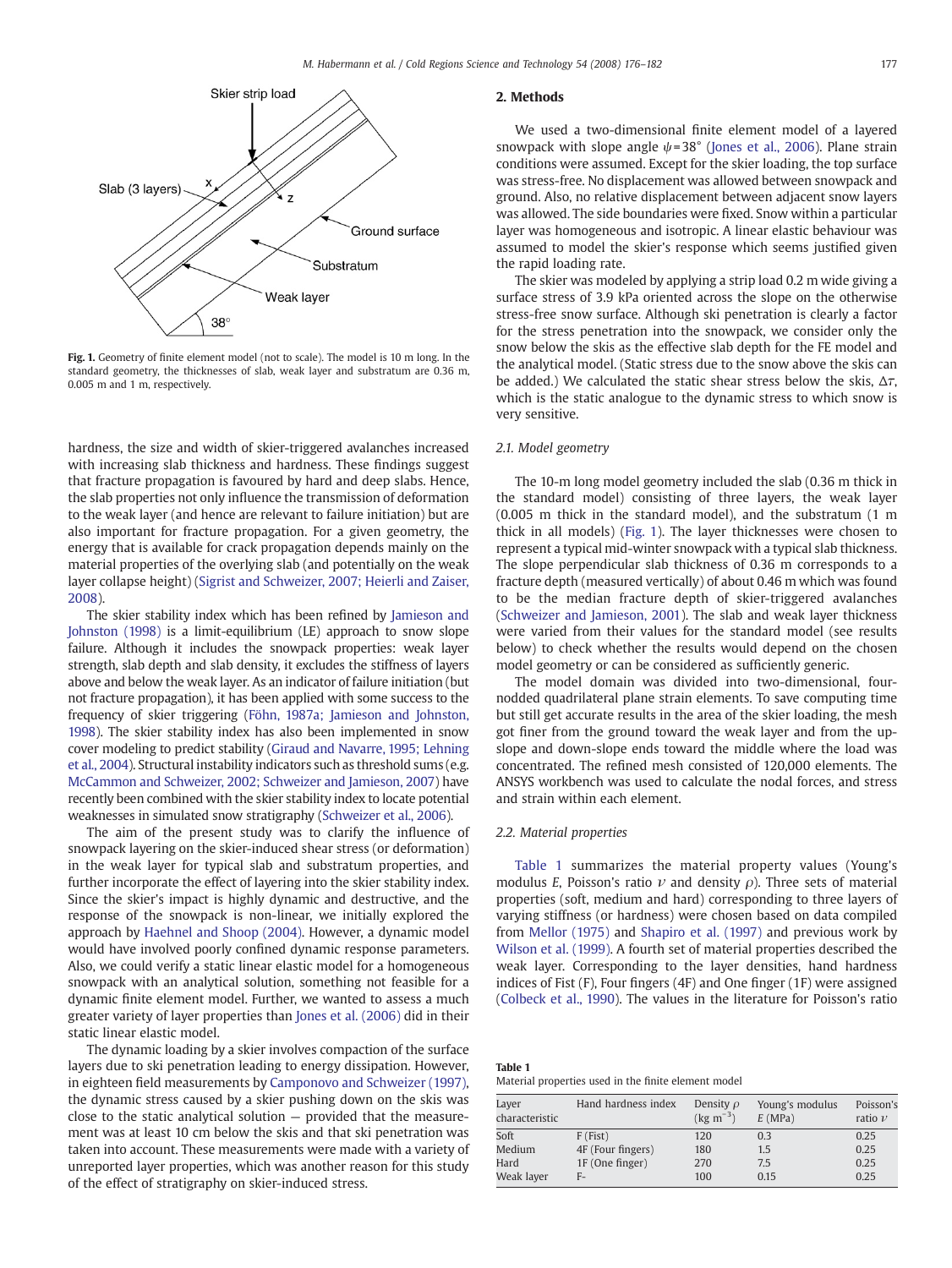<span id="page-2-0"></span>

Fig. 2. Schematic of the ten snowpack profiles used for simulation represented as hardness profiles (not to scale). The arrow points to the location of the weak layer (WL). The numbers below denote the profile number and the k-value.

vary widely between about 0.15 and 0.4. However, [Smith et al. \(1971\)](#page-6-0) found that their model results did not vary strongly as a function of Poisson's ratio so we used a uniform value of 0.25 throughout our simulations. The absolute values of, for example, the stiffness are not crucial since we were mainly interested in shear stress which depends on the relative changes in E and  $\rho$ . However, we have varied the material properties (see Results below) to check whether results obtained with the chosen model geometry can be considered as sufficiently generic.

# 2.3. Hardness profiles

Five different typical slab hardness profiles were modeled on either a hard or soft substratum (profiles 1–10) (Fig. 2). The profiles were chosen such that there were hard and soft surface layers as well as hard and/or soft layers just above and/or below the weak layer. Some of the profiles resemble schematic hardness profiles that [Schweizer and Wiesinger \(2001\)](#page-6-0) proposed to classify snow cover stratigraphy for stability evaluation.

#### 2.4. Comparison of finite element model with analytical solution

Finite element results with uniform material properties were compared to the analytical solution for a strip load ([McClung and](#page-6-0) [Schweizer, 1999\)](#page-6-0). The modeled maximum shear stress at a given depth in the snowpack was within 1.7% of the analytical solution. The comparisons were done using both fixed and free upper and lower boundary conditions. There was a difference of less than 3% in the peak shear stress in the weak layer when comparing fixed with free boundary conditions. These errors due to the choice of the boundary conditions were considered negligibly small compared with the uncertainty introduced by the choice of material properties and the simplified loading conditions. The latter errors cannot easily be quantified.

# 2.5. Analysis

To compare model results that were obtained with different material properties and layering, a k-value was introduced. It is the ratio of the additional shear stress in the weak layer determined by the FEM simulation ( $\Delta \tau_{\text{layered}}$ ) and the maximum additional shear stress obtained by the analytical solution at the same depth for a snowpack with uniform material properties ( $\Delta \tau_{\text{uniform}}$ ):

$$
k = \frac{\Delta \tau_{\text{layered}}}{\Delta \tau_{\text{uniform}}}.\tag{1}
$$

The k-value is an index of the effect of snowpack layering on the shear stress in the weak layer. These k-values were calculated for the ten characteristic profiles. The k-values were also used to assess the effect of varying weak layer and slab thicknesses, and for the effect of hard layers such as melt-freeze crusts.

# 2.6. Field data

To study the effect of slab properties on the skier stability index and in particular of its correlation with the rutschblock stability test score [\(Föhn, 1987b\)](#page-6-0), a dataset from the Columbia Mountains of western Canada was used. It consisted of 37 snow profiles (including layer density) with rutschblock tests and shear frame measurements for the weak layer that fractured in the corresponding rutschblock test. The shear frame measurements provided the shear strength values [\(Jamieson and Johnston, 2001\)](#page-6-0) required to calculate the skier stability index  $Sk_{38}$  [\(Jamieson and Johnston, 1998\)](#page-6-0). For each profile a finite element model was built. The Young's modulus was estimated from layer density according to the power law that was fitted by [Sigrist](#page-6-0) [\(2006\)](#page-6-0):

$$
E = A \left(\frac{\rho}{\rho_0}\right)^{2.94} \tag{2}
$$

with A=968 MPa and the density of ice  $\rho_0 = 917$  kg m<sup>-3</sup>. This relation gives relatively high values of Young's modulus compared to values from the literature (e.g. [Mellor, 1975\)](#page-6-0). However, only relative changes in the elastic modulus from layer to layer were relevant for this study.



Fig. 3. Examples of snow profiles given as hand hardness profiles. Surface layers penetrated by skis not shown. (a) Profile with increasing slab hardness. (b) Profile with thin, hard layer (crust) above weak layer.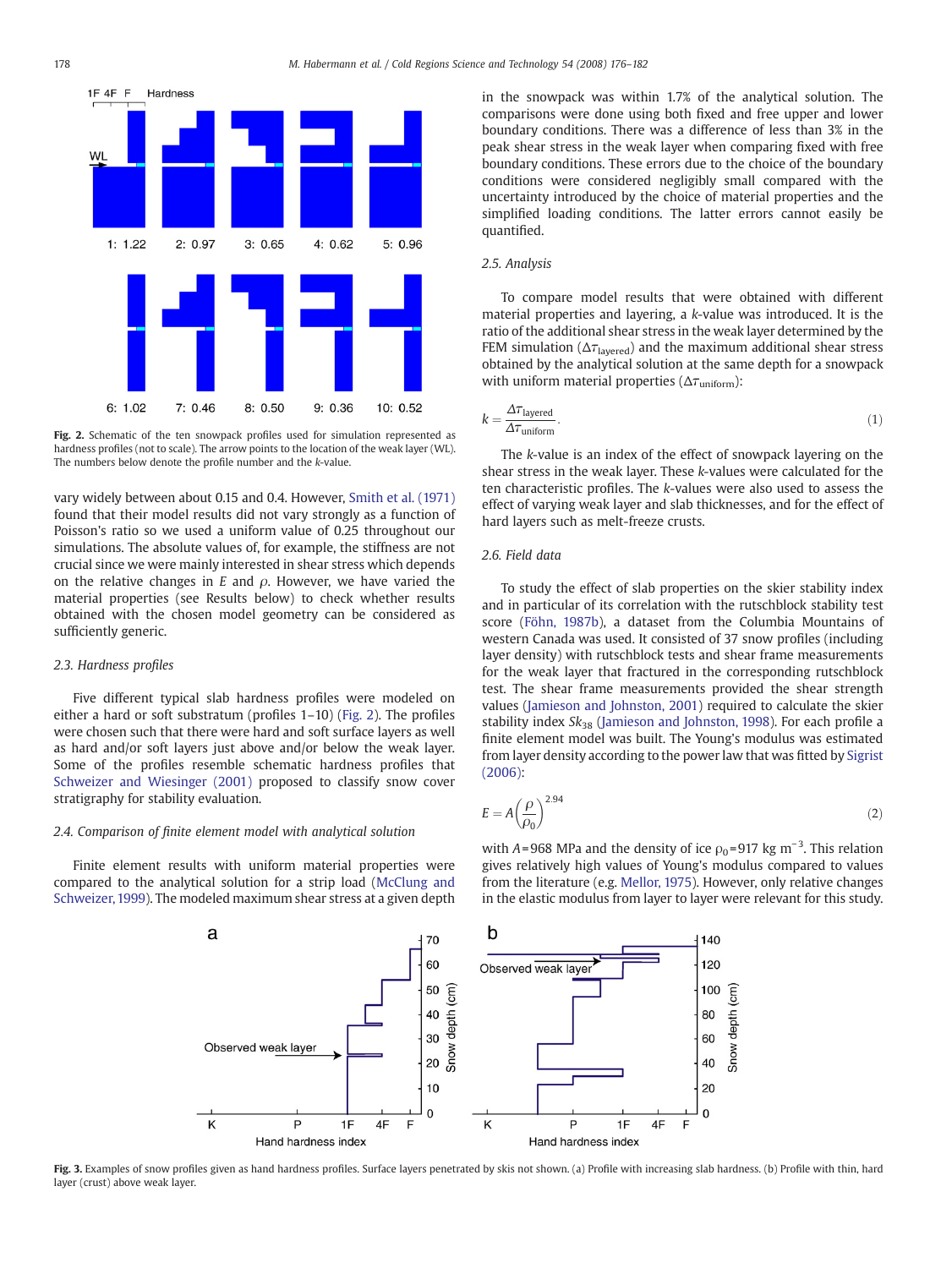<span id="page-3-0"></span>The ski penetration that was measured for each profile was taken into account by building the finite element model without the top layers that were penetrated by the skis, thereby resetting the origin of the model (i.e. the snow surface) to the depth of the ski penetration. [Fig. 3](#page-2-0) shows two examples of field hardness profiles, one with increasing slab hardness, the other one with a thin, hard layer (crust) above the weak layer. Rutschblock scores were 3 and 6, respectively.

# 3. Results

Fig. 4 shows the effect of the layering on the additional shear stress compared with the analytical solution for schematic hardness profiles 1 and 10. Profile 1 had a soft slab and a hard substratum, whereas profile 10 had a mostly soft slab but with a hard layer just above the weak layer and a soft substratum. A hard substratum as in profile 1 increased the shear stress in the weak layer ( $k=1.2$ ), whereas a hard layer in the slab reduced it  $(k=0.52)$  and distributed the stresses over a slightly wider area (Fig. 4a). In [Fig. 2](#page-2-0) the k-values for all 10 profiles are given. The k-values varied substantially from about 1.2 to 0.4. Except for a soft slab and especially when combined with a hard substratum, the additional shear stress was in most cases less than the value provided by the analytical solution, i.e.  $k<1$ . The different slab properties resulted in abrupt changes of the additional shear stress, i.e. hardness changes in the slab caused peaks (stress concentrations) in the stress gradient (Fig. 4b).

#### 3.1. Weak layer thickness

To assess whether the chosen model geometry was sufficiently general, the weak layer thickness was varied between 1 mm and 11 mm. The variations in the weak layer thickness had hardly any



Fig. 4. (a) Additional shear stress along the weak layer and (b) maximum additional shear stress versus depth (normalized to skier load: 3.9 kPa) for profiles 1, 10 and the analytical solution (strip load, uniform material properties).



Fig. 5. Variations of the k-value with crust (or hard layer) thickness for profiles 2, 5, 7 and 10 that all had a hard layer just above the weak layer, and profiles 3 and 8 that had hard layer at the surface.

effect on the k-values in the case of profiles 6–10, each of which had a soft substratum. The k-values for a weak layer thickness of 1 mm were about 0.8% larger than for a weak layer thickness of 5 mm (standard model), and about 1.5% lower for a weak layer thickness of 11 mm. However, for profiles with a hard substratum (profiles 1 to 5) the kvalue decreased with increasing weak layer thickness, in particular for profiles 2 and 5, and to some lesser degree for profile 4. In all these profiles the weak layer was sandwiched between two hard layers. If the weak layer was only 1 mm thick, the k-values for profiles 2 and 5 increased to about 1.2, which is approximately 25% higher than the kvalue for a 5-mm-thick weak layer. For a 11 mm thick weak layer, the k-value decreased to 0.96, which is about 16% less than for a 5 mmthick weak layer.

# 3.2. Slab thickness

The slab thickness (or the weak layer depth) was varied between 0.2 m and 1.2 m, and the thickness of the slab layers were was scaled with the slab thickness. The effect on the k-value was relatively minor. With increasing slab thickness, the k-values tended to decrease slightly  $-$  except for profile 2 for which the k-value increased. For profiles 7 and 8, the k-value decreased by about 10%, if the slab thickness was doubled to 0.72 m. When the slab thickness in profile 3 was doubled, the decrease in  $k$  was only about 2%. However, for profile 2, doubling the slab thickness increased the k-value by about 14%. The reason for this increase is not fully clear but it seems that with a hard substratum relatively more stress is imparted to the weak layer as the thickness of the soft near-surface layer increases.

#### 3.3. Material properties

Varying the material properties of the slab layers caused changes in the k-values by typically less than the proportional change in slab properties. The density of the slab layers in profiles 2 and 3 was changed by ±20% and consequently the Young's modulus was changed according to the power law relation in Eq. (2). Relative changes in relation to the original k-value varied between 0.1 and 24%. Substantial changes were found if the layer which became harder or softer was either close to the weak layer or it was initially a hard layer close to the surface.

# 3.4. Crusts

Since crusts (which are modeled as thin, hard layers) play an important role in the avalanche snowpack ([Jamieson, 2006](#page-6-0)), it was studied how the thickness of hard slab layers affects the amount of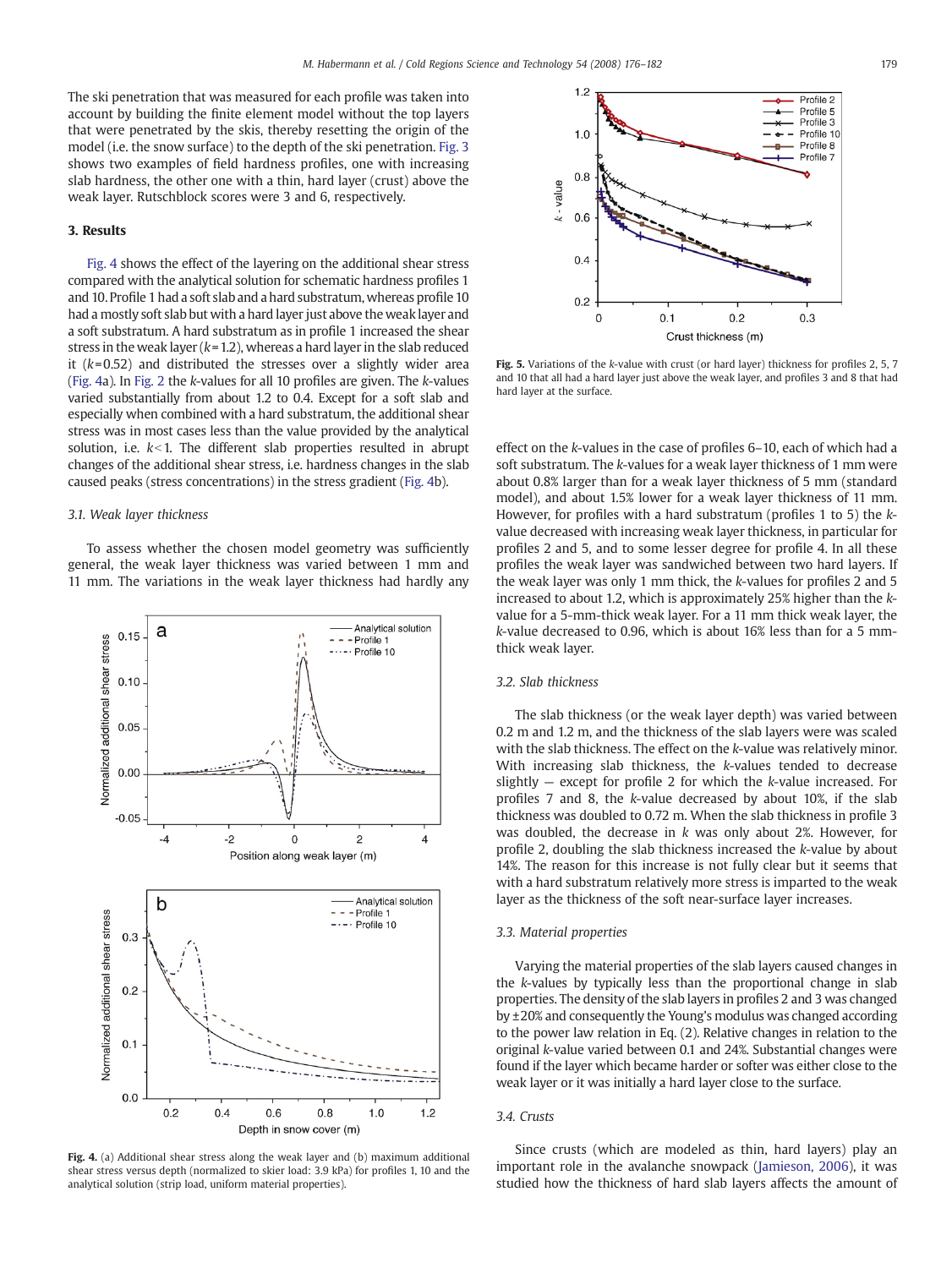

Fig. 6. Maximum normal strain in the weak layer vs. k-value for profiles 1-5 (triangles) and profiles 6–10 (open circles).

stress imparted to the depth of the weak layer. [Fig. 5](#page-3-0) shows the effect of crust thickness on the k-value. The k-value consistently decreased with increasing crust thickness — regardless of whether the crust was just above the weak layer or at the snow surface. The thinner the crust, the more stress was imparted to the weak layer. However, even when the crust was located just above the weak layer, no stress concentration was observed in the stress profiles (e.g. [Fig. 4](#page-3-0)b) compared to the stress profile for a uniform soft slab. As can be seen in [Fig. 5](#page-3-0), only for profiles 2 and 5, and only when the crust was thinner than about 5 cm, was the kvalue larger than 1. However, even for of the thinnest crust we modeled (3 mm), the k-value was lower than the k-value of 1.22 for profile 1, which had a uniformly soft slab. In general, the decrease in k-value with increasing crust thickness in the slab was attenuated by a hard substratum. The simulations for profiles 7, 8 and 10 showed that with thick hard layers  $(>20 \text{ cm})$  the material properties of the remaining slab layers became less important — regardless of the position of the hard layer in the slab. Finally, it was found that with a soft substratum the position of the crust within the slab had little influence on the kvalue, whereas with a hard substratum the position had a greater effect. The k-values for the profiles in [Fig. 5](#page-3-0) show that if the hard layer was close to the weak layer (as in profile 2), the k-value was substantially larger than if it was close to the surface (as in profile 3).

# 3.5. Deformation

In our linear elastic model, stresses and strains are proportional. However, because failure strains are used to characterize failure ([Narita, 1980\)](#page-6-0) and as it is essential how much deformation is imparted to the weak layer, we summarize our results in terms of strain. In contrast to the stress, the strain depends on the absolute values of the material properties. Whereas the displacement continuously decreases with increasing depth, despite the changes in material properties, the strain will vary strongly with depth and changes in strain gradient may be found where material properties change. The lower the Young's modulus in a particular layer, the larger the strain. In all ten profiles of our model geometry, significant strain concentrations were found. Those were most prominent with hard layers above or below the weak layer. In Fig. 6 the k-values indicating the amount of stress concentration in the weak layer due to snowpack layering were compared to the maximum normal strain in the weak layer. The maximum normal strain depended on the snowpack layering in a very similar way as the k-values. In general, profiles 1 to 6 caused higher normal strain concentrations than profiles 7 to 10 which all had a soft substratum. These results suggest that slab layering affects normal and shear stress (or strain) in a weak layer in a similar way. Examining shear and normal strain more closely showed that the shear strain was relatively larger than the normal strain for profiles 1 to 6 (i.e. the proportion of shear to normal strain was larger than tan $\psi$ , and even slightly greater than 1 for profiles 1, 3 and 6).

#### 3.6. Skier stability index

We compared the skier stability index  $Sk_{38}$  calculated from the field data (not taking into account any slab properties except average slab density and slab thickness) to the index determined with additional shear stress calculated with the FE element model in which the Young's modulus of the layers was based on measured density (Eq. (2)).

In the example with increasing slab hardness [\(Fig. 3](#page-2-0)a) the shear stress calculated with the specific FE model increased compared to the analytical solution. Consequently, the skier stability index  $Sk_{38}$ decreased from 1.8 to 1.4, which is more consistent with the low rutschblock score of 3 ([Jamieson, 1995](#page-6-0), p. 178). We note that the upper soft layer would be compacted by the skis — an effect missing from our model. In the second example [\(Fig. 3](#page-2-0)b), the shear stress slightly decreased so that the skier stability index  $Sk_{38}$  increased from 0.5 to 0.6, which is again a shift in the right direction but still the value of the  $Sk_{38}$  is too low compared with the rutschblock score of 6. Considering the 37 profiles, the skier stability index based on the simulations slightly decreased (median index 1.15 compared to 1.35) (Fig. 7). This is surprising, considering slab properties only occasionally resulted in higher values of shear stress in the weak layer. This might be due to



Fig. 7. Skier stability index vs. rutschblock score (N=37): (a) Sk<sub>38</sub> not taking into account layering, i.e. uniform snow properties, and (b) Sk<sub>38</sub> determined with additional shear stress calculated with finite element model including layering.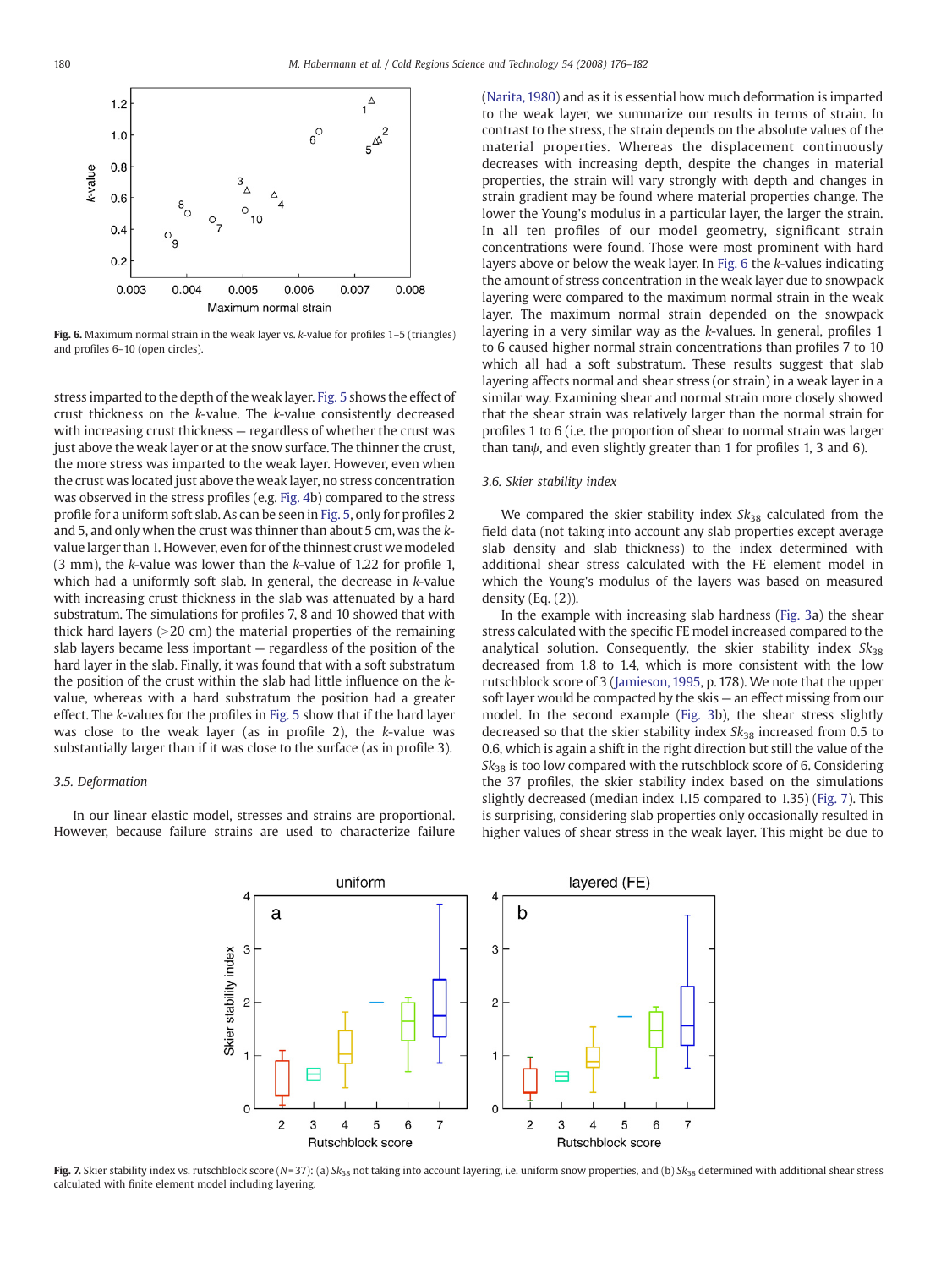<span id="page-5-0"></span>the fact that the dataset included many soft slabs, most with substrata stiffer than the weak layer. Overall, the Spearman (rank) correlation coefficient between the skier stability index that takes into account snowpack layering and the rutschblock score (which implicitly includes layering) only changed from 0.67 to 0.69. As the rutschblock score is only a proxy for triggering probability, the correlation might still improve if the results of skier skier-tested slopes would be considered.

#### 4. Discussion

The simulations suggest that the difference in hardness across the failure interface contributes more to the additional skier-induced stress in the weak layer if a soft weak layer overlies a hard substratum (soft-on-hard) than if a hard layer or crust in the slab overlies the weak layer (hard-on-soft). In other words, crusts above weak layers seem to have less effect on snowpack stability (failure initiation) than crusts below the weak layer. This is partly surprising since [Schweizer and](#page-6-0) [Jamieson \(2003\)](#page-6-0) found hardness differences across failure interfaces related to snowpack stability but the hardness configuration (soft-onhard vs. hard-on-soft) did not show up as significant variable separating rather stable from rather unstable profiles. However, [Schweizer and Jamieson \(2001\)](#page-6-0) found in general a larger hardness difference to the layer below than to the layer above a weak layer. Therefore, we re-analyzed the data used by [Schweizer and Jamieson](#page-6-0) [\(2007\)](#page-6-0) which was an update of the data used by [Schweizer and](#page-6-0) [Jamieson \(2003\).](#page-6-0) In fact, if contrasting the hardness difference of stable/unstable profiles separately for soft-on-hard and hard-on-soft layering across the failure interface, the hardness difference was a highly significant variable for soft-on-hard layering  $(p<0.0001,$ N= 236) whereas for hard-on-soft layering it was only marginally significant ( $p = 0.045$ ,  $N = 139$ ). This result confirms similar findings by [van Herwijnen and Jamieson \(2007\)](#page-6-0). Further, field studies by [Savage](#page-6-0) [\(2006\)](#page-6-0) and [Jamieson et al. \(2001\)](#page-6-0) related increased substratum hardness to deep slab avalanches.

Our results suggest that slab properties strongly affect the amount of stress (strain) at the weak layer depth, and hence influence failure initiation. Other studies [\(Heierli and Zaiser, 2008; Sigrist and](#page-6-0) [Schweizer, 2007; van Herwijnen and Jamieson, 2007\)](#page-6-0) have shown a similarly strong effect of slab properties on fracture propagation. Their findings show that stiffer (denser) and thicker slabs favour fracture propagation, whereas our results suggest that failure initiation is more likely with softer and thinner slabs. Therefore, slab properties seem to influence failure initiation as well as fracture propagation. In terms of stiffness they obviously have opposite effects on failure initiation and fracture propagation. These opposing effects have already been proposed by [van Herwijnen and Jamieson \(2007\)](#page-6-0) for slab thickness: while thicker slabs generally hinder fracture initiation, they typically favour fracture propagation.

Though we have focused on the skier-induced shear stress in the weak layer below the slab, the additional load by a skier causes in fact a mixed-mode (compression/shear) loading situation. However, as the model results suggest that layering affects normal and shear stress at weak layer depth in a similar way, our findings should be relevant regardless of the type of initial fracture (shear/compression).

Including layering in the stability index did not significantly improve its correlation with the rutschblock score. This is partly attributable to a lack of data from slopes with pronounced hard layers in the slab or at the bed surface (substratum). The data were collected in areas of the Columbia Mountains known for soft snow, i.e. wind stiffened layers and crusts are infrequent between December and March when we collected our data. Further, the bridging effect of stiff slab layers is reduced in rutschblock tests, which involve fully isolated columns of  $3 \text{ m}^2$ . The effect of bridging would be greater on continuous slabs on open slopes, but we had insufficient data for ski-tested avalanche slopes with strength measurements of the weak layer and density measurements of layers from the surface to the substratum. Furthermore, the lack of improvement might be related to dynamic effects (including snow compaction below skis) which we neglected.

### 5. Conclusions

A highly simplified 2D finite element model of static skier loading was used to assess the effect of slab and substratum properties on the additional shear stress in the weak layer. The model was compared with results from an analytical solution for a homogeneous snowpack and the model geometry found to be sufficiently generic. Ten typical, strongly simplified profiles of snowpack layering were considered.

The simulations suggest that compared to uniform snowpack properties, the additional skier-induced stress at the depth of the weak layer can vary by a factor of about 2 depending on layering. Hard layers or crusts in the slab always reduced the additional skier-induced stress, even with small crust thickness (3 mm) and even if located just above the weak layer. On the other hand, a hard substratum considerably increased the additional shear stress in the weak layer. Whereas it is uncertain how well the highly simplified model reproduces real conditions including dynamic loading by skiers, these findings are consistent with the field observations of [Jamieson et al. \(2001\),](#page-6-0) [Zeidler](#page-6-0) [\(2004\)](#page-6-0) and [Savage \(2006\)](#page-6-0) and explain why crusts above the weak layer make skier triggering less likely whereas crusts below the weak layer have the opposite effect. Still, the hardness difference across a failure interface remains a relevant structural index of instability. The modeled hardness profiles caused substantial strain concentrations in the weak layer. Based on 37 profiles near rutschblock tests, including the layering in the stability index did not significantly improve the correlation with the rutschblock score. However, rutschblock tests involve isolated blocks and thus underestimate the "bridging" effect of stiff slab layers. Further field data, preferably for skier-tested slopes, need to be analyzed to assess whether the additional information about snowpack layering will improve the skier stability index. In particular, in cases of hard layers in the slab, we expect the stability index to be improved by including slab layering.

Whereas, the simulations suggest that hard layers in the slab decrease the additional skier-induced stress in the weak layer thereby decreasing the probability of triggering (failure initiation), these hard layers may, on the other hand, still be highly relevant for fracture propagation. Hence, while a stiffer (and thicker) slab makes skierinduced fracture initiation less likely, such slabs favour fracture propagation. These opposite effects suggest that there is an optimal (intermediate) slab configuration in terms of thickness and stiffness for skier triggering of dry-snow slab avalanches.

Future attempts to assess the effect of layering on skier-induced stress could include dynamic stresses as well as ski penetration. The latter effect depends on snow compaction under the skis and ski bending, and hence would benefit from 3D modeling.

#### Acknowledgements

We are grateful for the helpful comments by two anonymous reviewers and by the Editor Garry Timco.

#### References

- Boussinesq, J., 1885. Application des potentiels à l'étude de l'équilibre et du mouvement des solides élastiques. Gauthier-Villars, Paris, France, p. 508.
- Burmister, D.M., 1945. The general theory of stresses and displacements in layered systems I, II, III. J. Appl. Phys., 16: 89–96, 126–127, 296–302.
- Camponovo, C., Schweizer, J., 1997. Measurements on skier triggering, Proceedings International Snow Science Workshop ISSW 1996, Banff, Alberta, Canada, 6–10 October 1996. Canadian Avalanche Association, Revelstoke BC, Canada, pp. 100–103.
- Colbeck, S.C., et al., 1990. The International Classification of Seasonal Snow on the Ground. International Commission on Snow and Ice (ICSI), International Association of Scientific Hydrology, Wallingford, Oxon, U.K., p. 23.